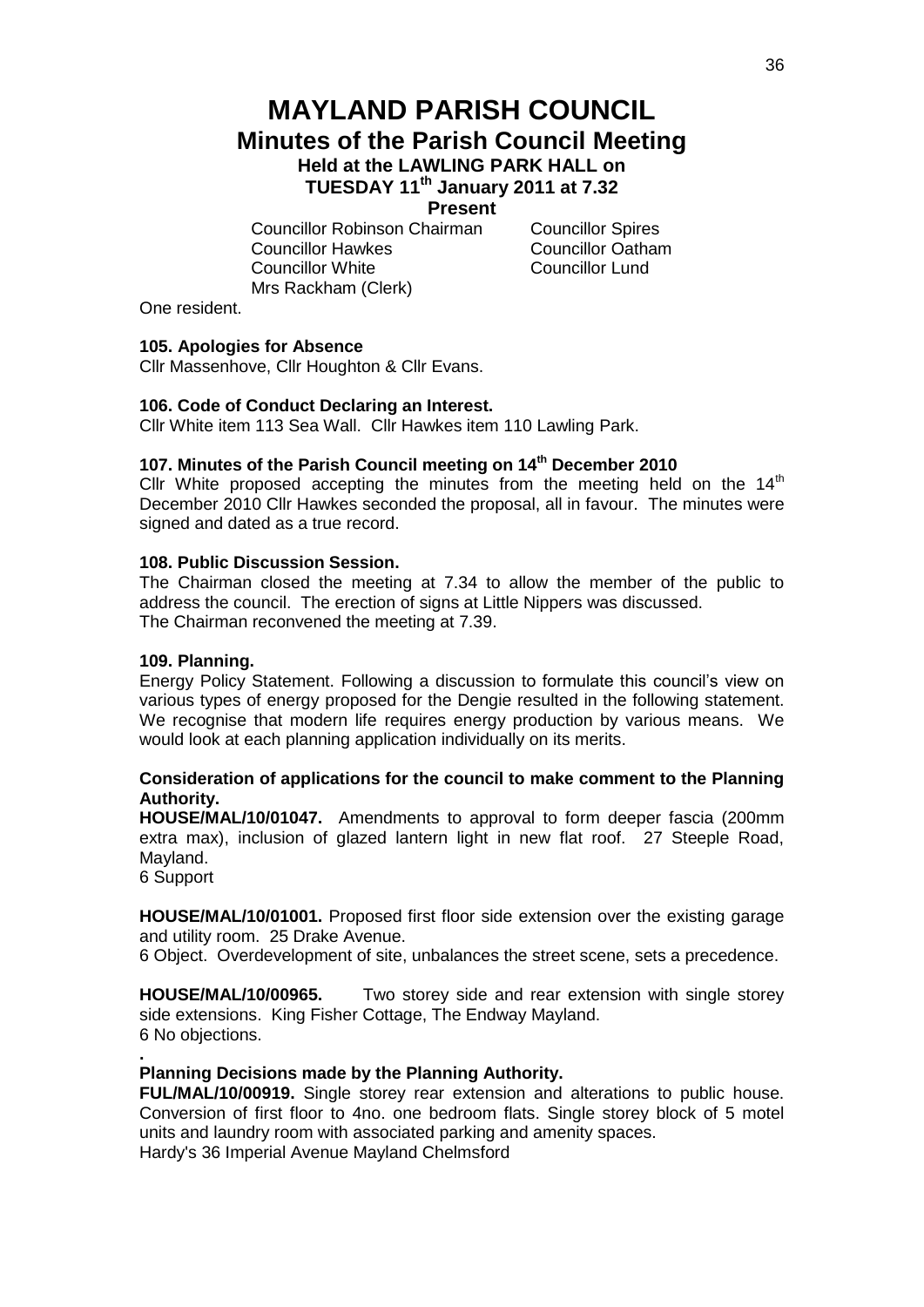**APPROVED.** It was agreed that the **Clerk** will write to MDC planning department regarding the conditions attached to this application which appear to be unenforceable, how do they propose to enforce them. Particularly conditions 5,8 and 10. How can we as a Parish Council check that the conditions are being adhered to.

**FUL/MAL/10/00825.**Demolish existing bungalow and build chalet style bungalow with dormers 21 Wembley Avenue Mayland Essex CM3 6AY **APPROVED**

**HOUSE/MAL/10/00871.**Single storey rear extension, 39 West Avenue Mayland Essex CM3 6AE **APPROVED**

It was agreed to hold an extra planning meeting next Tuesday  $18<sup>th</sup>$  January at 7pm in the LPH. This will be to discuss three applications that need a response by  $27<sup>th</sup>$ January.

#### **110. Lawling Park.**

Vandalism to street light in Bakersfield. Following a discussion it was agreed that the **Clerk** will contact the contractor to quote for erecting the column without a light on the top.

Quotations to install new water main and CCTV duct and lay DDA path. Following a discussion it was agreed that the cost is prohibitive. It was agreed that the **Clerk** will contact the contractor and ask for a quotation to fit an accumulator, including fitting and confirm that the floor in the extension is sufficient to take the weight of a full tank.

LPH Extension. Cllr Spires reported that he was unhappy with certain items that were not dealt with using our specifications and drawings. It was agreed that a meeting with the contractor would be requested. **Clerk** to action.

It was reported that all Councilllors have been given financial details of the build. All alterations to the specification and costings have been agreed by the Lawling Park Committee and on some occasions the Parish Council.

#### **111. Highways.**

Cllrs report of any problems and actions that maybe required.

Traffic Calming in The Drive. Nothing new to report.

Yellow lines in Imperial. We have received a response from ECC Highways. We have nothing further to add.

#### **112. Parks & Open Spaces.**

Nothing to report.

#### **113. Village Environment**

Lighting, Vandalism & Sea Wall.

The street light by the tennis court is not working. This could be because of the building work.

Sea wall sirens. We have received a response from ECC explaining why the sirens are not continuing. The letter and DVD have been given to Cllr Oatham. **Add to February agenda.**

Coast guards. It has been reported in the local press that Bradwell coast guard hub will remain. Further information was obtained from blog.worldmarineguide.com.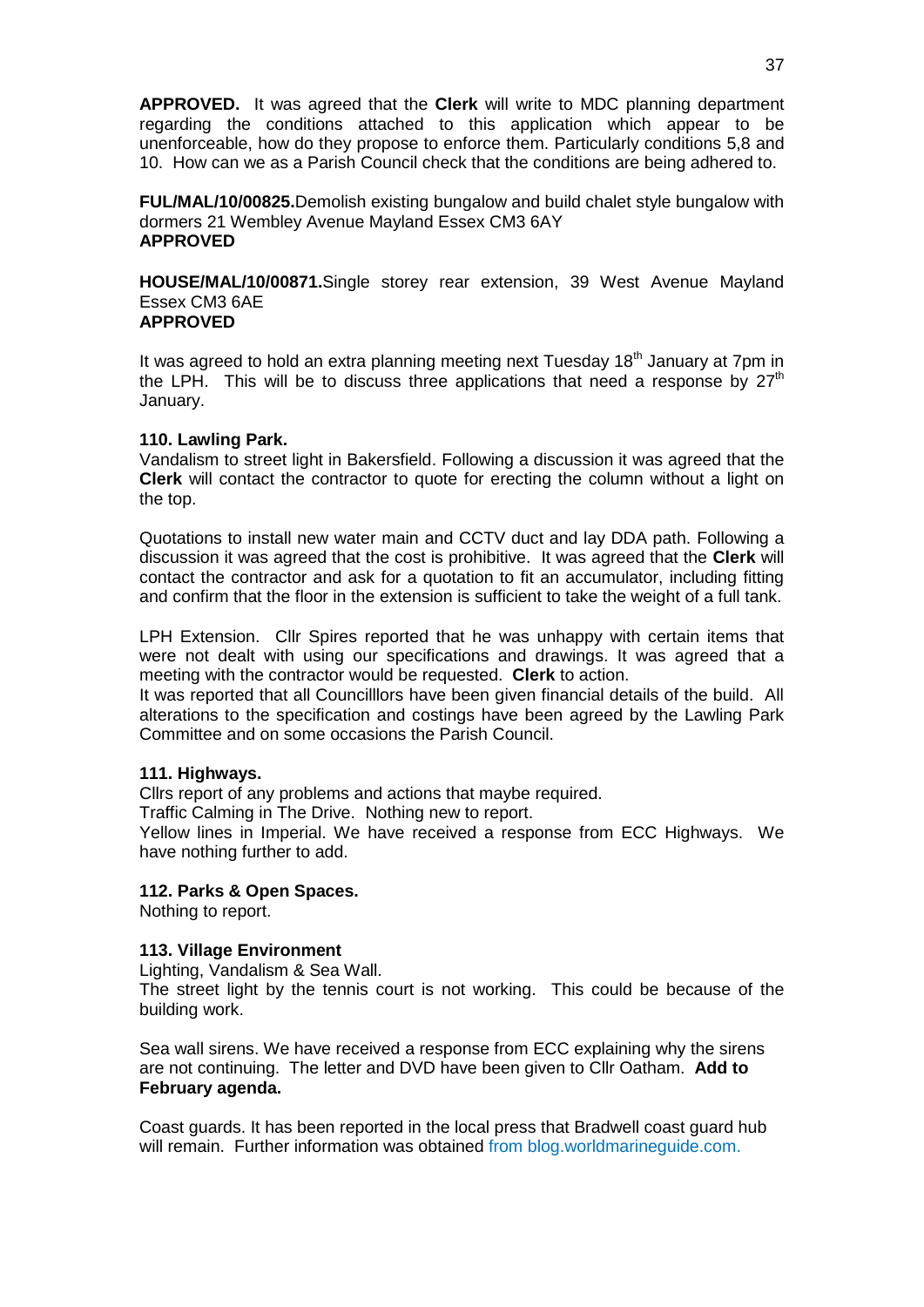Cllrs reported that signs have been erected at Little Nippers. It was agreed that the **Clerk** would contact both MDC and ECC Planning to ascertain if planning permission has been give or is needed.

Cllr Oatham reported that youths were using a residents garden to access the playing field via a path that runs from Imperial Avenue into Katonia Avenue . The path is privately owned and the youths are trespassing.

#### **114. Councillors Reports.**

LCLC Seminar. Cllr Spires reported on the main points discussed at the seminar. 1) The de-commissioning part of the programme has been advanced from 2027 to 2015 because of technical advances developed at Bradwell. Funding has been increased to finance the extra labour, bringing the total workforce to around 400 personnel.

2) During this phase the daily (5 day week) HGV movements will rise from 25 to peak around 40 through the Dengie Peninsular.

3) The care and maintenance phase will start in 2015 and last for around 80 years.

4) There will be no radioactive waste imports to Bradwell from other sites.

5) Magnox North & Magnox South is amalgamating to form Magnox Ltd. in 2011.

6) There is unlikely to be any change to the socio-economic fund distribution i.e.., the north gets 90% and the south 10%.

7) Environment radioactive levels in local grown food and direct irradiation together are less than 10% of the dose limit at 0.098 milli-Sieverts.

#### **115. Finance.**

MDC. Service priorities. This information was e-mailed to each Cllr where possible. The Chairman read the document to the council. The information was noted.

Budget for 2011/12. Cllr Robinson proposed the council set the precept at £83,000, Cllr Hawkes seconded the proposal, **Clerk** to action.

All payments and receipts received and accepted by the finance committee earlier this evening are as follows:-

Payments

| 11 Jan 11  |      | <b>SLCC</b>                 | Membership fees              | 135.00   |
|------------|------|-----------------------------|------------------------------|----------|
| 11 Jan 11  |      | <b>Essex Wildlife Trust</b> | Membership fees              | 40.00    |
| 11 Jan 11  |      | A & J Lighting Solutions    | <b>Tennis Court Lighting</b> | 18.00    |
| 11 Jan 11  |      | A & J Lighting Solutions    | <b>Street Lighting maint</b> | 42.07    |
| 11 Jan 11  |      | Cummins & Jennings          | Padlocks keys etc            | 195.05   |
| 11 Jan 11  |      | Mrs J Rackham               | Petty Cash                   | 100.00   |
| 25 Jan 11  |      | Mrs C Serjeant              | Salary                       | 93.84    |
| 25 Jan 11  |      | Mrs J Rackham               | Salary January               | 893.74   |
| 25 Jan 11  |      | Mr D Hawkes                 | Salary January               | 297.16   |
| 25 Jan 11  |      | Mr T Blowers                | Salary Dec                   | 29.39    |
| Receipts.  |      |                             |                              |          |
| 13 Dec 10  | Chq  | Mr Wilson                   | Cost of graffiti             | 225.14   |
| 13 Dec 10  | Chq  | Mayland Bowls Club          | Dec, 3, 8, 10, 15, 17        | 78.00    |
| 13 Dec 10  | Chq  | <b>Mayland Bowls Club</b>   | Electric cards               | 20.00    |
| 6 Dec 10   | Int  | <b>Barclays Bank</b>        | 6 Sep -Dec                   | 4.40     |
| 8 Dec 10   | Int  | Barclays Bank               | 8 Dec interest               | 0.08     |
| 31 Dec 10  | Tfr  | Barclays Bank               | Tfr to Business Premium      | 57417.39 |
| Petty Cash |      |                             |                              |          |
| 14 Oct 10  | Cash | The Post Office             | <b>Stamps</b>                | 22.80    |
| 6 Jan 11   | Cash | W H Smith                   | Stationery                   | 64.96    |
|            |      |                             |                              |          |